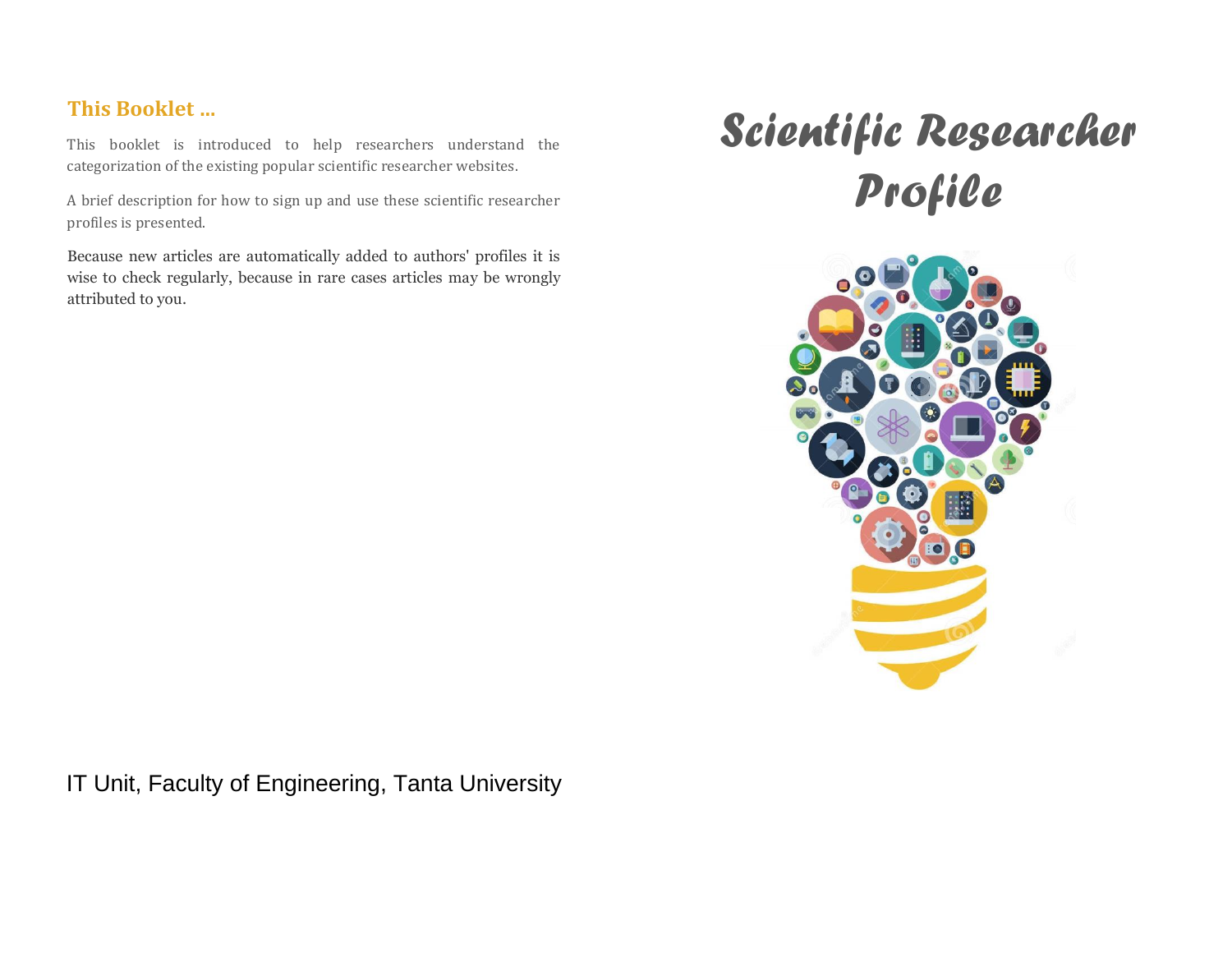## Table of Contents

## **Research Search Engine**

The most popular search engines with author profiles are Google Scholar and WebofKnowledge.

## **Google Scholar**

Google Scholar is by far the most widely used bibliographical tool for scholarly publications. It has a problem however, and that is metadata control. Findability can be enhanced by creating an account and telling Google which publications in their database are yours. After taking these steps searches on your name will show your profile on top of the results. The profile itself shows your list of publications in Google Scholar with basic metrics. Besides journal papers, it may also include books and reports.

- o Go t[o www.google.com](http://www.google.com/) and create account.
- o Visit scholar.google.com, make sure you are logged in and click "*My citations*".
- o Follow instructions to create your profile and add publications that are yours.

## **WebofKnowledge**

It is an online subscription-based scientific [citation indexing](https://en.wikipedia.org/wiki/Citation_index) service originally produced by the [Institute for Scientific Information](https://en.wikipedia.org/wiki/Institute_for_Scientific_Information) (ISI), which provides comprehensive citation search.

- o Go t[o www.webofknowledge.com](http://www.webofknowledge.com/) and sign up for a new account.
- o Save searches to the ISI Web of Knowledge server that you can later open when you resume your research.
- o Set up search history alerts. Then sends the results to you by email.
- o Set up citation alerts, which notifies you by e-mail whenever an article on your Citation Alerts list has been cited.
- o Add references to your EndNote Web library directly from Web of Science and other product databases.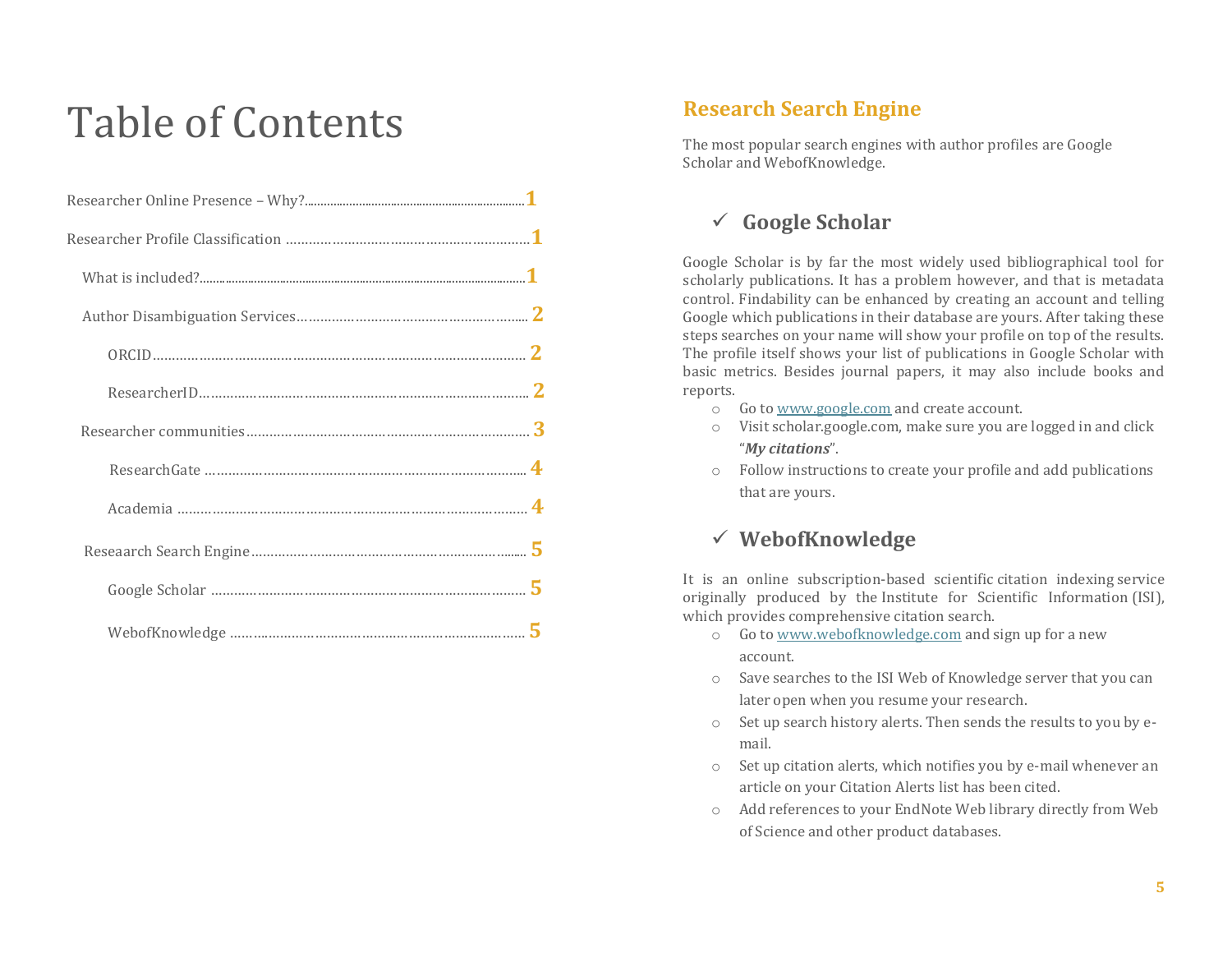## **ResearchGate**

ResearchGate is a social networking site for researchers to share papers, ask and answer questions, and find collaborators. Researchers that wish to use the site need to have an email address at a recognized institution or to be manually confirmed as a published researcher in order to sign up for an account.

- o Go t[o www.researchgate.net,](http://www.researchgate.net/) sign up and complete your profile.
- o Add your publications by clicking add publications and choose "author match".
- o Select one or two topics to follow.

Researchgate has a public list of researchers that have joined

researchgate. Researchgate also boost metrics for individual and institutions: *RG-Score* and *impact points*. Generally, it is a social media hub for scientists and researchers for DOI services, publishing metrics, academic job listings, and scientific discussion.



## **Academia**

Another large researcher community is the Academia.edu. Similarly as ResearchGate, it connects around scholar topics. Papers can be added through a built in search using Microsoft Academic, PubMed, and ArXiv. The process is easy as follow:

- $\checkmark$  Go to [www.academia.edu](http://www.academia.edu/) and sign up for a new account.
- $\checkmark$  Add Publications by clicking your name top right, then "add" papers" and "import".
- $\checkmark$  Find people in your field to follow.



## Researcher Online Presence – Why?

In the recent time, the researcher online profile is mandatory in order to enhance the popularity of the conducted research and teaching activities. The primary aim is to spread the university's name through sharing the correct affiliations which will lead to serve the society better.

Not only the public benefits will be reached, the individual targets to increase the chance of publications getting cited will be achieved as well. The researcher can enhance the chance of finding new contacts for research cooperation with different funding.



## Researcher Profile Classification

## **What is Included?**

There are various types of sites and services that are important in fostering the researcher's visibility, including:

- 1. The Author disambiguation services: *ORCID* and *ResearcherID*
- 2. Researcher communities: *ResearchGate* and *Academia*
- 3. Search engines with author profiles: *Google Scholar* and *Webofknowledge*